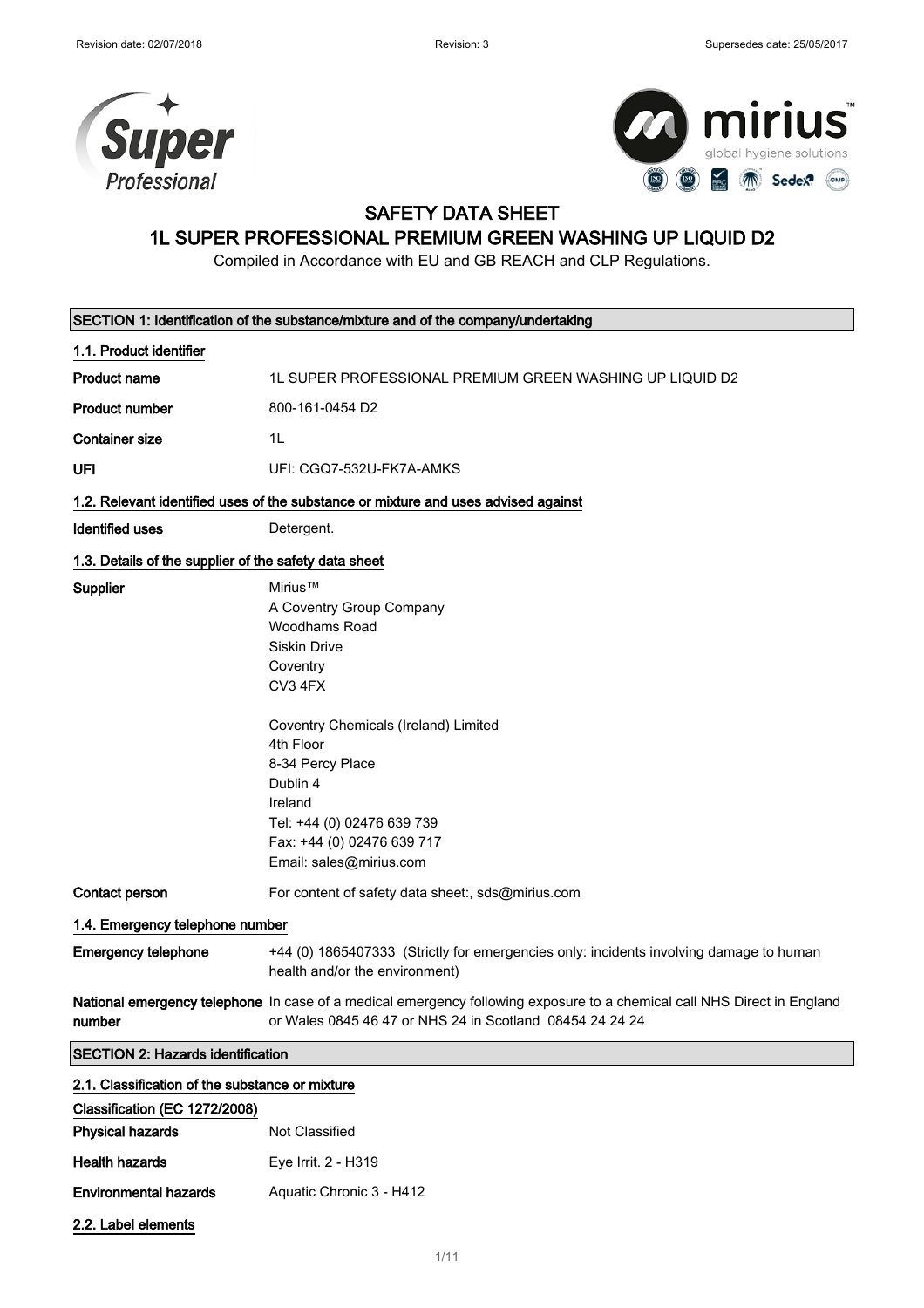#### Hazard pictograms

 $\curvearrowright$ 

| $\langle$ $\vert$                         |                                                                                                                                                                                                                                                                                                                                                                                                                                          |
|-------------------------------------------|------------------------------------------------------------------------------------------------------------------------------------------------------------------------------------------------------------------------------------------------------------------------------------------------------------------------------------------------------------------------------------------------------------------------------------------|
| Signal word                               | Warning                                                                                                                                                                                                                                                                                                                                                                                                                                  |
| <b>Hazard statements</b>                  | H319 Causes serious eye irritation.<br>H412 Harmful to aquatic life with long lasting effects.                                                                                                                                                                                                                                                                                                                                           |
| <b>Precautionary statements</b>           | P102 Keep out of reach of children.<br>P264 Wash contaminated skin thoroughly after handling.<br>P280 Wear protective gloves.<br>P305+P351+P338 IF IN EYES: Rinse cautiously with water for several minutes. Remove<br>contact lenses, if present and easy to do. Continue rinsing.<br>P337+P313 If eye irritation persists: Get medical advice/ attention.<br>P501 Dispose of contents/ container in accordance with local regulations. |
| Contains                                  | C12-14-ALKYL ETHER SULFATES, COCONUT DIETHANOLAMIDE, AMINES, C12-14 -<br>ALKYLDIMETHYL, N-OXIDES                                                                                                                                                                                                                                                                                                                                         |
| Detergent labelling                       | 15 - < 30% anionic surfactants, < 5% non-ionic surfactants, < 5% perfumes, Contains d-<br>LIMONENE, 2-Bromo-2-nitropropane-1, 3-diol                                                                                                                                                                                                                                                                                                     |
| Supplementary precautionary<br>statements | P310 Immediately call a POISON CENTER/ doctor.<br>P321 Specific treatment (see medical advice on this label).<br>P332+P313 If skin irritation occurs: Get medical advice/attention.<br>P362+P364 Take off contaminated clothing and wash it before reuse.<br>P302+P352 IF ON SKIN: Wash with plenty of water.                                                                                                                            |

#### 2.3. Other hazards

Eye Dam. 1 - H318 Aquatic Chronic 3 - H412

This product does not contain any substances classified as PBT or vPvB.

### SECTION 3: Composition/information on ingredients

# 3.2. Mixtures C12-14-ALKYL ETHER SULFATES 10-30% and the contract of the contract of the contract of the contract of the contract of the contract of the contract of the contract of the contract of the contract of the contract of the con CAS number: 68891-38-3 EC number: 500-234-8 REACH registration number: 01- 2119488639-16-XXXX Classification Skin Irrit. 2 - H315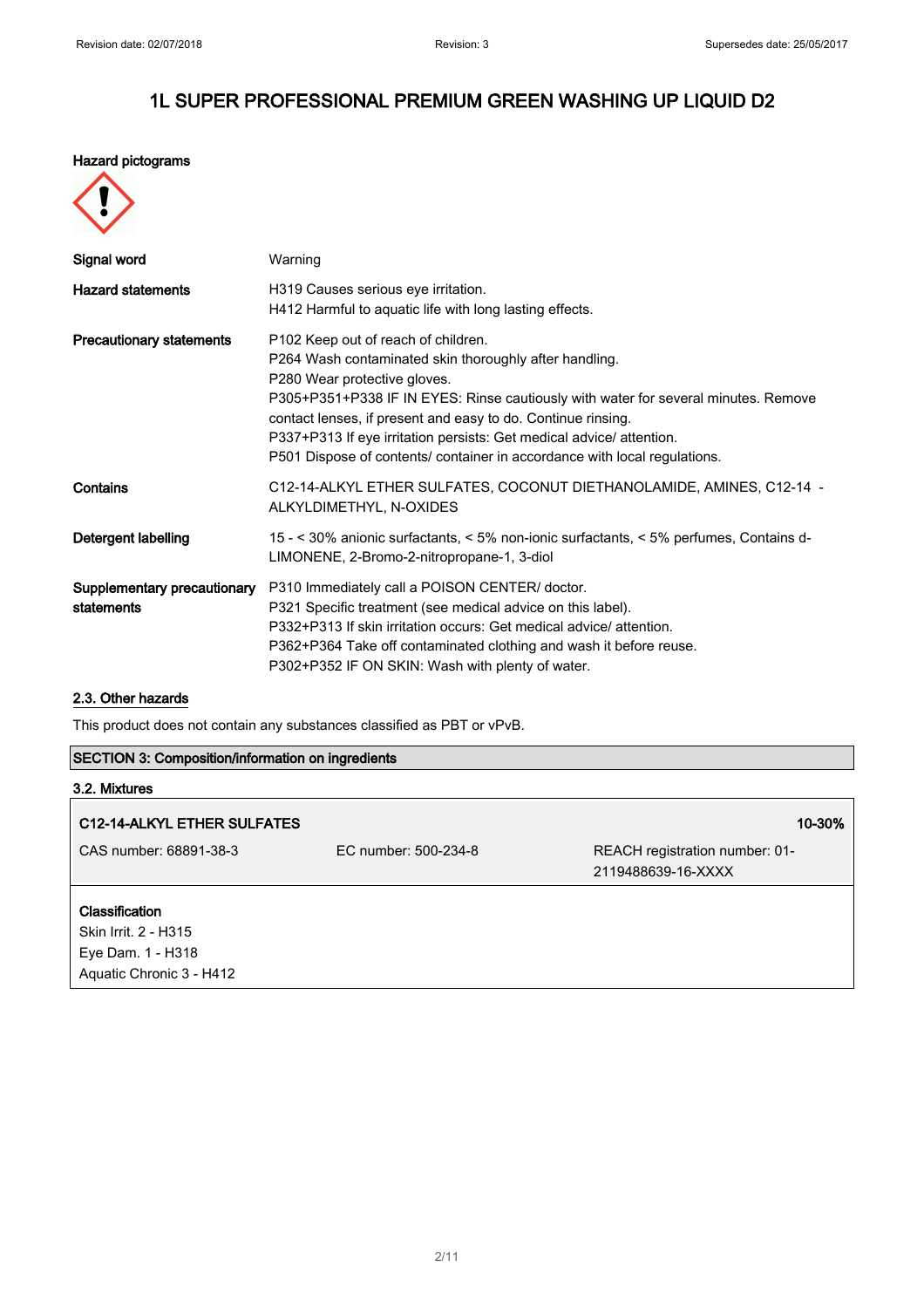| <b>BRONOPOL (INN)</b>      |                               |                                                      | $1\%$ |
|----------------------------|-------------------------------|------------------------------------------------------|-------|
| CAS number: 52-51-7        | EC number: 200-143-0          | REACH registration number: 01-<br>2119980938-15-XXXX |       |
| M factor (Acute) = $10$    |                               |                                                      |       |
|                            |                               |                                                      |       |
| Classification             |                               | Classification (67/548/EEC or 1999/45/EC)            |       |
| Acute Tox. 4 - H302        | Xn;R21/22 Xi;R37/38,R41 N;R50 |                                                      |       |
| <b>Acute Tox. 4 - H312</b> |                               |                                                      |       |
| Skin Irrit. 2 - H315       |                               |                                                      |       |
| Eye Dam. 1 - H318          |                               |                                                      |       |
| STOT SE 3 - H335           |                               |                                                      |       |
| Aquatic Acute 1 - H400     |                               |                                                      |       |
| Aquatic Chronic 2 - H411   |                               |                                                      |       |

The Full Text for all R-Phrases and Hazard Statements are Displayed in Section 16.

| <b>SECTION 4: First aid measures</b>                                            |                                                                                                                                                                                                                                                                              |  |
|---------------------------------------------------------------------------------|------------------------------------------------------------------------------------------------------------------------------------------------------------------------------------------------------------------------------------------------------------------------------|--|
| 4.1. Description of first aid measures                                          |                                                                                                                                                                                                                                                                              |  |
| <b>General information</b>                                                      | Provide eyewash station.                                                                                                                                                                                                                                                     |  |
| Inhalation                                                                      | Move affected person to fresh air at once. Rinse nose and mouth with water. Get medical<br>attention if any discomfort continues.                                                                                                                                            |  |
| Ingestion                                                                       | Never give anything by mouth to an unconscious person. Do not induce vomiting. Rinse<br>mouth thoroughly with water. Get medical attention if any discomfort continues.                                                                                                      |  |
| <b>Skin contact</b>                                                             | Rinse immediately with plenty of water. Remove contaminated clothing. Get medical attention<br>if irritation persists after washing.                                                                                                                                         |  |
| Eye contact                                                                     | Rinse immediately with plenty of water. Remove any contact lenses and open eyelids wide<br>apart. Continue to rinse for at least 15 minutes. Get medical attention if symptoms are severe<br>or persist after washing. Show this Safety Data Sheet to the medical personnel. |  |
| 4.2. Most important symptoms and effects, both acute and delayed                |                                                                                                                                                                                                                                                                              |  |
| General information                                                             | Provide eyewash station.                                                                                                                                                                                                                                                     |  |
| Skin contact                                                                    | Prolonged contact may cause redness, irritation and dry skin.                                                                                                                                                                                                                |  |
| Eye contact                                                                     | The product is irritating to eyes and skin. Prolonged or repeated exposure may cause the<br>following adverse effects: Irritation and redness, followed by blurred vision. Corneal damage.<br>Risk of serious damage to eyes.                                                |  |
| 4.3. Indication of any immediate medical attention and special treatment needed |                                                                                                                                                                                                                                                                              |  |
| Notes for the doctor                                                            | No specific recommendations.                                                                                                                                                                                                                                                 |  |
| <b>SECTION 5: Firefighting measures</b>                                         |                                                                                                                                                                                                                                                                              |  |
| 5.1. Extinguishing media                                                        |                                                                                                                                                                                                                                                                              |  |
| Suitable extinguishing media                                                    | The product is not flammable. Use fire-extinguishing media suitable for the surrounding fire.<br>Foam, carbon dioxide or dry powder.                                                                                                                                         |  |
| 5.2. Special hazards arising from the substance or mixture                      |                                                                                                                                                                                                                                                                              |  |
| <b>Hazardous combustion</b><br>products                                         | Thermal decomposition or combustion products may include the following substances: Oxides<br>of carbon. Toxic gases or vapours.                                                                                                                                              |  |
| 5.3. Advice for firefighters                                                    |                                                                                                                                                                                                                                                                              |  |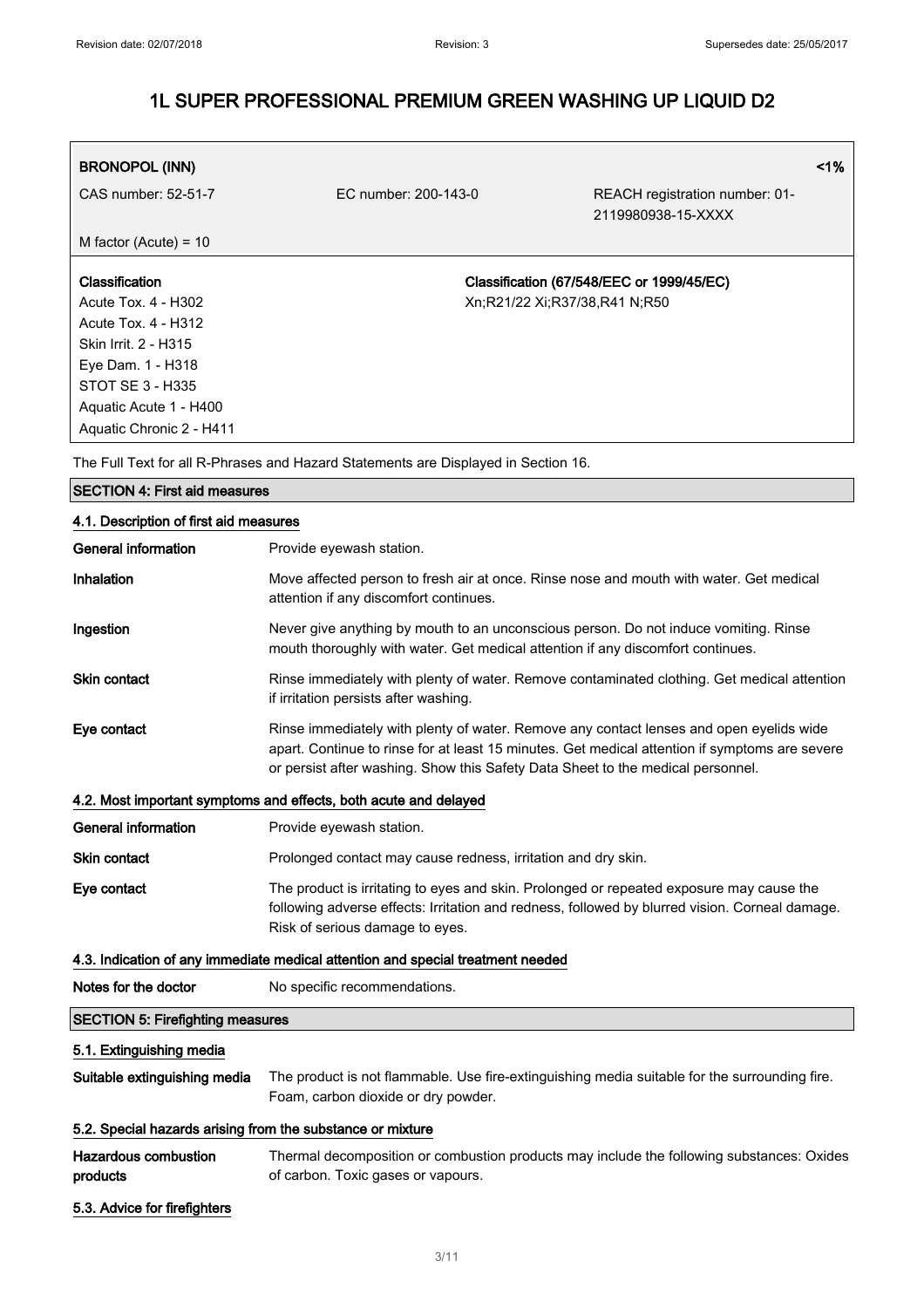| Protective actions during<br>firefighting                 | Control run-off water by containing and keeping it out of sewers and watercourses.                                                                                                                                                                                                                                                               |  |
|-----------------------------------------------------------|--------------------------------------------------------------------------------------------------------------------------------------------------------------------------------------------------------------------------------------------------------------------------------------------------------------------------------------------------|--|
| Special protective equipment<br>for firefighters          | Wear positive-pressure self-contained breathing apparatus (SCBA) and appropriate protective<br>clothing.                                                                                                                                                                                                                                         |  |
| <b>SECTION 6: Accidental release measures</b>             |                                                                                                                                                                                                                                                                                                                                                  |  |
|                                                           | 6.1. Personal precautions, protective equipment and emergency procedures                                                                                                                                                                                                                                                                         |  |
| <b>Personal precautions</b>                               | For personal protection, see Section 8. Treat the spilled material according to the instructions<br>in the clean-up section. Take care as floors and other surfaces may become slippery.                                                                                                                                                         |  |
| 6.2. Environmental precautions                            |                                                                                                                                                                                                                                                                                                                                                  |  |
| <b>Environmental precautions</b>                          | Collect and dispose of spillage as indicated in Section 13. Do not discharge into drains or<br>watercourses or onto the ground.                                                                                                                                                                                                                  |  |
| 6.3. Methods and material for containment and cleaning up |                                                                                                                                                                                                                                                                                                                                                  |  |
| Methods for cleaning up                                   | Stop leak if safe to do so. Absorb in vermiculite, dry sand or earth and place into containers.<br>Flush contaminated area with plenty of water. Avoid the spillage or runoff entering drains,<br>sewers or watercourses.                                                                                                                        |  |
| 6.4. Reference to other sections                          |                                                                                                                                                                                                                                                                                                                                                  |  |
| Reference to other sections                               | For personal protection, see Section 8. See Section 11 for additional information on health<br>hazards. For waste disposal, see Section 13.                                                                                                                                                                                                      |  |
| <b>SECTION 7: Handling and storage</b>                    |                                                                                                                                                                                                                                                                                                                                                  |  |
| 7.1. Precautions for safe handling                        |                                                                                                                                                                                                                                                                                                                                                  |  |
| Usage precautions                                         | Provide adequate ventilation. Avoid spilling. Avoid contact with skin and eyes. Wear protective<br>clothing as described in Section 8 of this safety data sheet. Avoid breathing vapour/spray. Do<br>not mix with other household chemical products. Do not mix with acid.                                                                       |  |
| Advice on general<br>occupational hygiene                 | Good personal hygiene procedures should be implemented. Do not eat, drink or smoke when<br>using this product. Wash skin thoroughly after handling. Take off contaminated clothing and<br>wash it before reuse. Use appropriate hand lotion to prevent defatting and cracking of skin.                                                           |  |
|                                                           | 7.2. Conditions for safe storage, including any incompatibilities                                                                                                                                                                                                                                                                                |  |
| <b>Storage precautions</b>                                | Store in tightly-closed, original container in a dry, cool and well-ventilated place. Store at room<br>temperature. Keep out of the reach of children. Keep away from heat, hot surfaces, sparks,<br>open flames and other ignition sources. No smoking.                                                                                         |  |
| 7.3. Specific end use(s)                                  |                                                                                                                                                                                                                                                                                                                                                  |  |
| Specific end use(s)                                       | The identified uses for this product are detailed in Section 1.2.                                                                                                                                                                                                                                                                                |  |
| <b>SECTION 8: Exposure controls/Personal protection</b>   |                                                                                                                                                                                                                                                                                                                                                  |  |
| 8.1. Control parameters                                   |                                                                                                                                                                                                                                                                                                                                                  |  |
|                                                           | C12-14-ALKYL ETHER SULFATES (CAS: 68891-38-3)                                                                                                                                                                                                                                                                                                    |  |
| <b>DNEL</b>                                               | Workers - Inhalation; Long term systemic effects: 175 mg/m <sup>3</sup><br>Workers - Dermal; Long term systemic effects: 2750 mg/kg/day<br>Consumer - Inhalation; Long term systemic effects: 52 mg/m <sup>3</sup><br>Consumer - Dermal; Long term systemic effects: 1650 mg/kg/day<br>Consumer - Oral; Long term systemic effects: 15 mg/kg/day |  |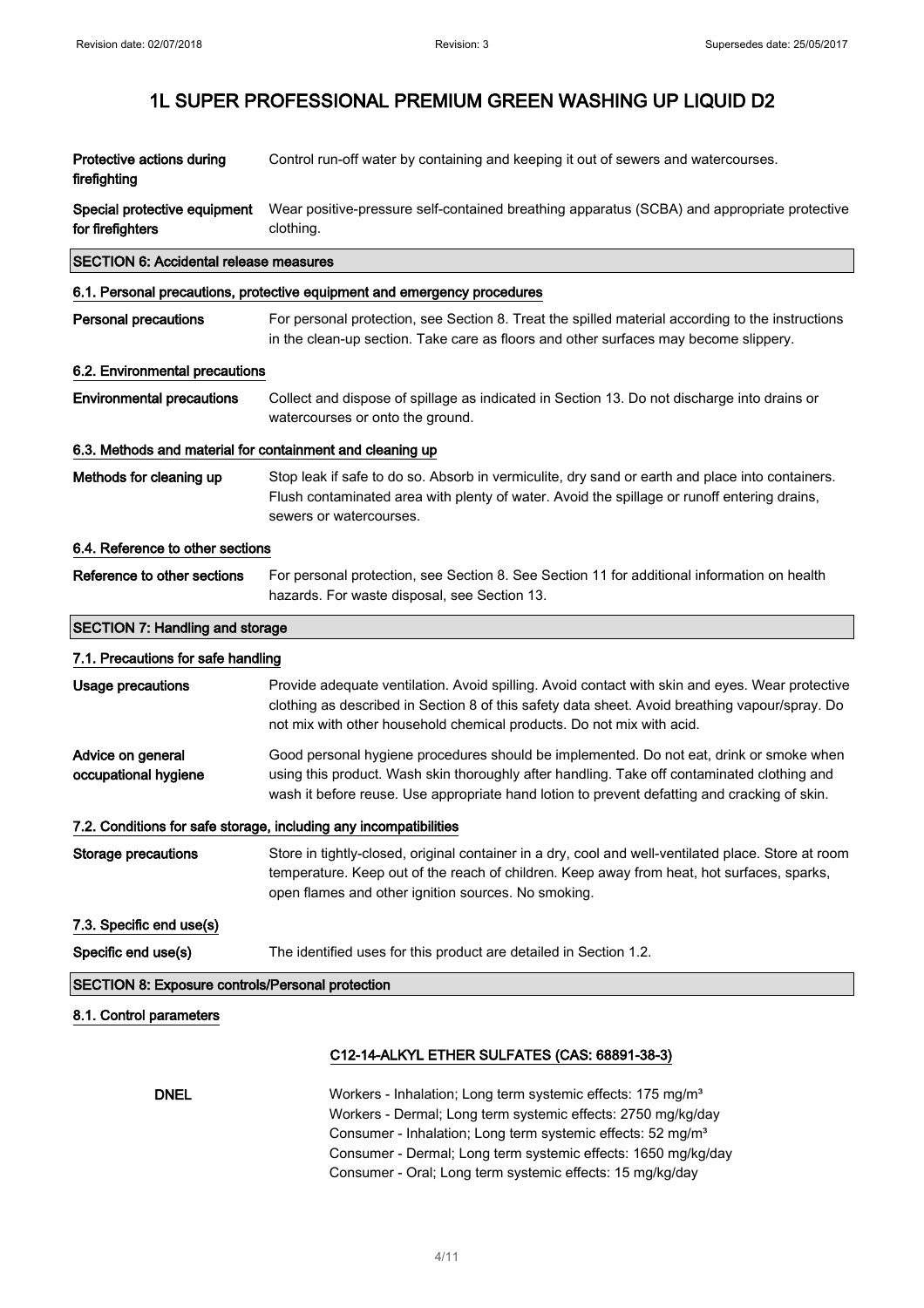| <b>PNEC</b>            | - Fresh water; 0.24 mg/l<br>- marine water; 0.024 mg/l<br>- Intermittent release; 0.071 mg/l<br>- Sediment, Fresh water; 0.917 mg/kg<br>- Sediment, marine water; 0.092 mg/kg<br>- Soil; 7.5 mg/kg<br>- STP; 10,000 mg/l                                                                                                                                                                                                                                                                                                                                                                                                                                                                                                                                                                                                                                                                                                                                                                                                                                                                                                                                                                                                                                                                                                                                                                                          |
|------------------------|-------------------------------------------------------------------------------------------------------------------------------------------------------------------------------------------------------------------------------------------------------------------------------------------------------------------------------------------------------------------------------------------------------------------------------------------------------------------------------------------------------------------------------------------------------------------------------------------------------------------------------------------------------------------------------------------------------------------------------------------------------------------------------------------------------------------------------------------------------------------------------------------------------------------------------------------------------------------------------------------------------------------------------------------------------------------------------------------------------------------------------------------------------------------------------------------------------------------------------------------------------------------------------------------------------------------------------------------------------------------------------------------------------------------|
|                        | LIMONENE (CAS: 5989-27-5)                                                                                                                                                                                                                                                                                                                                                                                                                                                                                                                                                                                                                                                                                                                                                                                                                                                                                                                                                                                                                                                                                                                                                                                                                                                                                                                                                                                         |
| <b>DNEL</b>            | Workers - Inhalation; Long term systemic effects: 66.7 mg/m <sup>3</sup><br>Workers - Dermal; Long term systemic effects: 9.5 mg/kg/day<br>General population - Inhalation; Long term systemic effects: 16.6 mg/m <sup>3</sup><br>General population - Dermal; Long term systemic effects: 4.8 mg/kg/day<br>General population - Oral; Long term systemic effects: 4.8 mg/kg/day                                                                                                                                                                                                                                                                                                                                                                                                                                                                                                                                                                                                                                                                                                                                                                                                                                                                                                                                                                                                                                  |
| <b>PNEC</b>            | - Fresh water; 0.014 mg/l<br>- marine water; 0.00014 mg/l<br>$-$ STP; 1.8 mg/l<br>- Sediment (Freshwater); 3.85 mg/kg<br>- Sediment (Marinewater); 0.385 mg/kg<br>- Soil; 0.763 mg/kg                                                                                                                                                                                                                                                                                                                                                                                                                                                                                                                                                                                                                                                                                                                                                                                                                                                                                                                                                                                                                                                                                                                                                                                                                             |
|                        | <b>BRONOPOL (INN) (CAS: 52-51-7)</b>                                                                                                                                                                                                                                                                                                                                                                                                                                                                                                                                                                                                                                                                                                                                                                                                                                                                                                                                                                                                                                                                                                                                                                                                                                                                                                                                                                              |
| <b>DNEL</b>            | Workers - Inhalation; Long term systemic effects: 4.1 mg/m <sup>3</sup><br>Workers - Inhalation; Short term systemic effects: 12.3 mg/m <sup>3</sup><br>Workers - Inhalation; Long term local effects: 4.2 mg/m <sup>3</sup><br>Workers - Inhalation; Short term local effects: 4.2 mg/m <sup>3</sup><br>Workers - Dermal; Long term systemic effects: 2.3 mg/kg/day<br>Workers - Dermal; Short term systemic effects: 7 mg/kg/day<br>Workers - Dermal; Long term local effects: 0.013 mg/cm <sup>2</sup><br>Workers - Dermal; Short term local effects: 0.013 mg/cm <sup>2</sup><br>General population - Inhalation; Long term systemic effects: 1.2 mg/m <sup>3</sup><br>General population - Inhalation; Short term systemic effects: 3.7 mg/m <sup>3</sup><br>General population - Inhalation; Long term local effects: 1.3 mg/m <sup>3</sup><br>General population - Inhalation; Short term local effects: 1.3 mg/m <sup>3</sup><br>General population - Dermal; Long term systemic effects: 1.4 mg/kg/day<br>General population - Dermal; Short term systemic effects: 4.2 mg/kg/day<br>General population - Dermal; Long term local effects: 0.008 mg/cm <sup>2</sup><br>General population - Dermal; Short term local effects: 0.008 mg/cm <sup>2</sup><br>General population - Oral; Long term systemic effects: 0.35 mg/kg/day<br>General population - Oral; Short term systemic effects: 1.1 mg/kg/day |
| <b>PNEC</b>            | - Fresh water; 0.01 mg/l<br>- marine water; 0.008 mg/l<br>- Intermittent release; 0.0025 mg/l<br>- STP; 0.43 mg/l<br>- Sediment (Freshwater); 0.041 mg/kg<br>- Sediment (Marinewater); 0.00328 mg/kg<br>- Soil; 0.5 mg/kg                                                                                                                                                                                                                                                                                                                                                                                                                                                                                                                                                                                                                                                                                                                                                                                                                                                                                                                                                                                                                                                                                                                                                                                         |
| 8.2. Exposure controls |                                                                                                                                                                                                                                                                                                                                                                                                                                                                                                                                                                                                                                                                                                                                                                                                                                                                                                                                                                                                                                                                                                                                                                                                                                                                                                                                                                                                                   |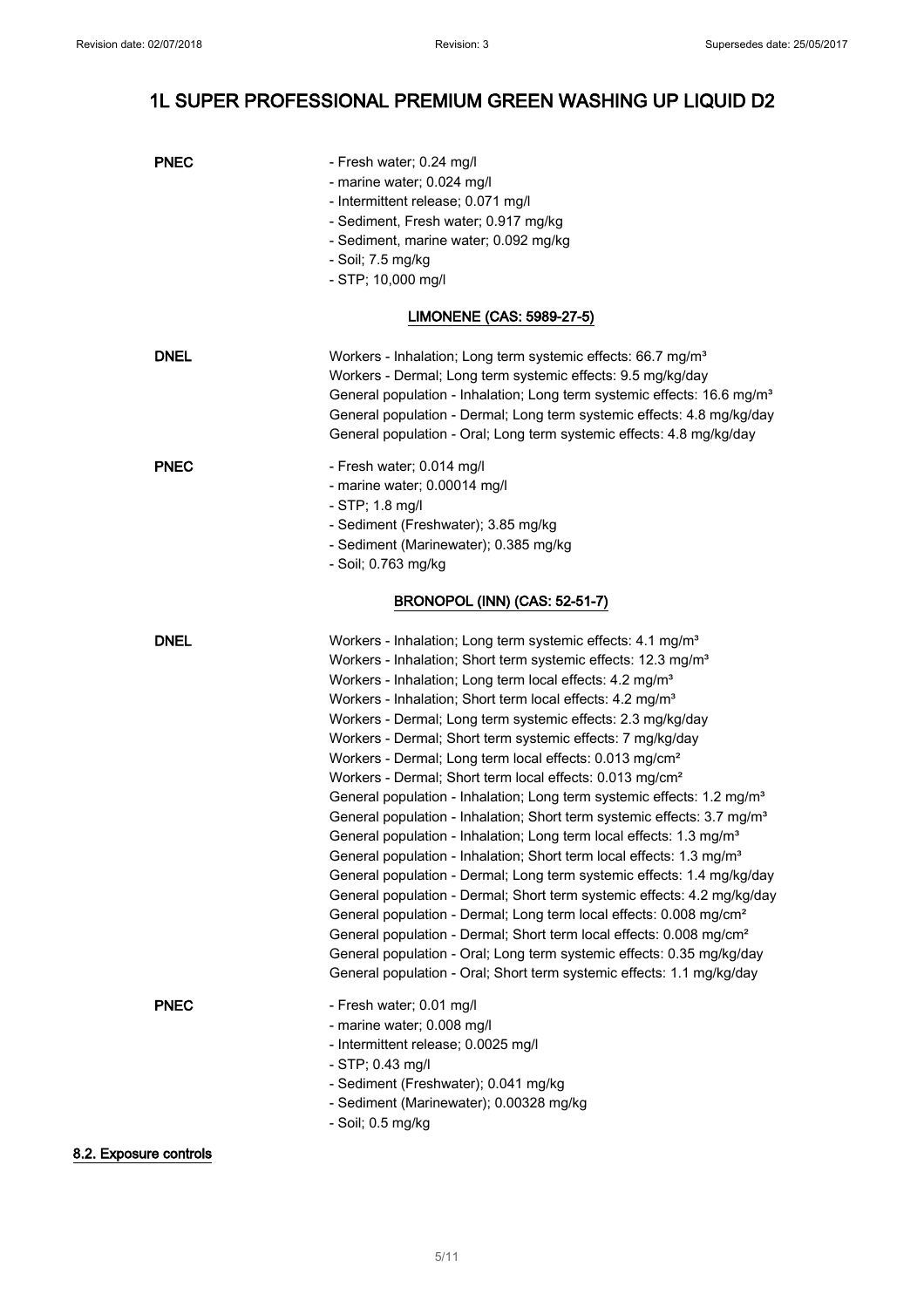Protective equipment

| Appropriate engineering<br>controls | Provide adequate ventilation.                                                                                                                                                                                                                                                                                                                                                          |
|-------------------------------------|----------------------------------------------------------------------------------------------------------------------------------------------------------------------------------------------------------------------------------------------------------------------------------------------------------------------------------------------------------------------------------------|
| Eye/face protection                 | Eyewear complying with an approved standard should be worn if a risk assessment indicates<br>eye contact is possible. Unless the assessment indicates a higher degree of protection is<br>required, the following protection should be worn: Tight-fitting safety glasses. Personal<br>protective equipment for eye and face protection should comply with European Standard<br>EN166. |
| Other skin and body<br>protection   | Wear appropriate clothing to prevent repeated or prolonged skin contact. Use appropriate<br>hand lotion to prevent defatting and cracking of skin.                                                                                                                                                                                                                                     |
| Hygiene measures                    | When using do not eat, drink or smoke. Good personal hygiene procedures should be<br>implemented. Wash hands and any other contaminated areas of the body with soap and<br>water before leaving the work site. Use appropriate skin cream to prevent drying of skin.                                                                                                                   |
| <b>Respiratory protection</b>       | Respiratory protection not required.                                                                                                                                                                                                                                                                                                                                                   |
| Environmental exposure<br>controls  | Avoid releasing into the environment.                                                                                                                                                                                                                                                                                                                                                  |

#### SECTION 9: Physical and chemical properties

| 9.1. Information on basic physical and chemical properties |                                     |  |
|------------------------------------------------------------|-------------------------------------|--|
| Appearance                                                 | Liquid.                             |  |
| Colour                                                     | Green.                              |  |
| Odour                                                      | Lemon.                              |  |
| <b>Odour threshold</b>                                     | Not applicable.                     |  |
| рH                                                         | pH (concentrated solution): 6.5-8.5 |  |
| <b>Flash point</b>                                         | Not applicable.                     |  |
| <b>Evaporation rate</b>                                    | Not applicable.                     |  |
| <b>Evaporation factor</b>                                  | Not applicable.                     |  |
| Flammability (solid, gas)                                  | Not applicable.                     |  |
| Upper/lower flammability or<br>explosive limits            | Not applicable.                     |  |
| Other flammability                                         | Not applicable.                     |  |
| Vapour pressure                                            | Not applicable.                     |  |
| Vapour density                                             | Not applicable.                     |  |
| <b>Relative density</b>                                    | 1.020-1.040 @ 20°C                  |  |
| <b>Bulk density</b>                                        | Not applicable.                     |  |
| Solubility(ies)                                            | Soluble in water.                   |  |
| <b>Partition coefficient</b>                               | Not applicable.                     |  |
| <b>Auto-ignition temperature</b>                           | Not applicable.                     |  |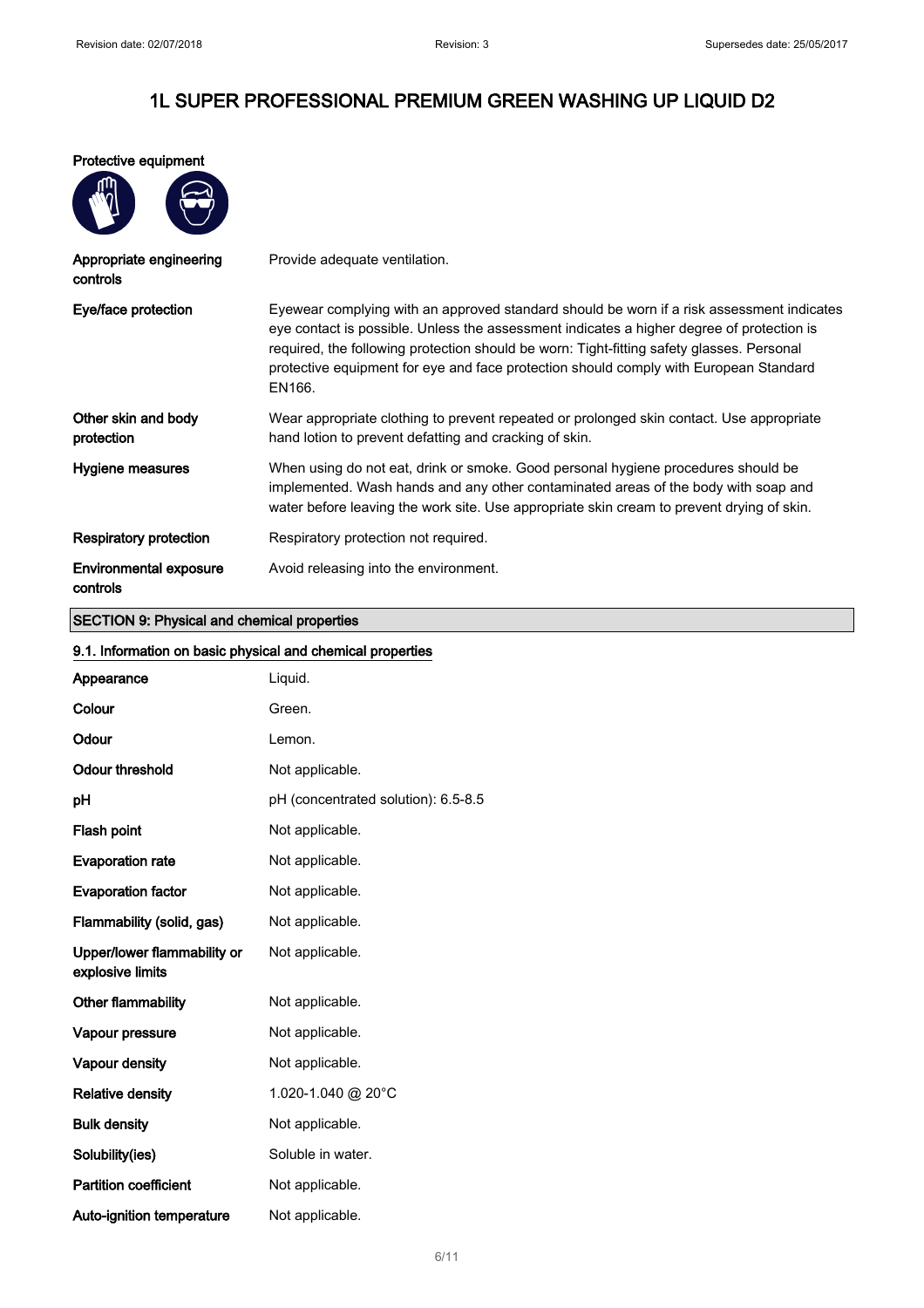| <b>Decomposition Temperature</b>                                    | Not applicable.                                                                                                                    |  |
|---------------------------------------------------------------------|------------------------------------------------------------------------------------------------------------------------------------|--|
| <b>Viscosity</b>                                                    | 800-1500 cP, s @ 20°C                                                                                                              |  |
| <b>Explosive properties</b>                                         | There are no chemical groups present in the product that are associated with explosive<br>properties.                              |  |
| Explosive under the influence<br>of a flame                         | Not considered to be explosive.                                                                                                    |  |
| <b>Oxidising properties</b>                                         | The mixture itself has not been tested but none of the ingredient substances meet the criteria<br>for classification as oxidising. |  |
| Comments                                                            | Information given is applicable to the product as supplied.                                                                        |  |
| 9.2. Other information                                              |                                                                                                                                    |  |
| Other information                                                   | Not relevant.                                                                                                                      |  |
| Refractive index                                                    | $16 - 18$                                                                                                                          |  |
| <b>SECTION 10: Stability and reactivity</b>                         |                                                                                                                                    |  |
| 10.1. Reactivity                                                    |                                                                                                                                    |  |
| Reactivity                                                          | There are no known reactivity hazards associated with this product.                                                                |  |
| 10.2. Chemical stability                                            |                                                                                                                                    |  |
| <b>Stability</b>                                                    | Stable at normal ambient temperatures.                                                                                             |  |
| 10.3. Possibility of hazardous reactions                            |                                                                                                                                    |  |
| Possibility of hazardous<br>reactions                               | Not applicable.                                                                                                                    |  |
| 10.4. Conditions to avoid                                           |                                                                                                                                    |  |
| <b>Conditions to avoid</b>                                          | Avoid exposure to high temperatures or direct sunlight.                                                                            |  |
| 10.5. Incompatible materials                                        |                                                                                                                                    |  |
| <b>Materials to avoid</b>                                           | No specific material or group of materials is likely to react with the product to produce a<br>hazardous situation.                |  |
| 10.6. Hazardous decomposition products                              |                                                                                                                                    |  |
| Hazardous decomposition<br>products                                 | No known hazardous decomposition products.                                                                                         |  |
| <b>SECTION 11: Toxicological information</b>                        |                                                                                                                                    |  |
| 11.1. Information on toxicological effects                          |                                                                                                                                    |  |
| <b>Toxicological effects</b>                                        | Information given is based on data of the components and of similar products.                                                      |  |
| Acute toxicity - oral<br>Notes (oral LD <sub>50</sub> )             | Based on available data the classification criteria are not met.                                                                   |  |
| Acute toxicity - dermal                                             |                                                                                                                                    |  |
| Notes (dermal LD <sub>50</sub> )                                    | Calculation method. Based on available data the classification criteria are not met.                                               |  |
| Acute toxicity - inhalation<br>Notes (inhalation LC <sub>50</sub> ) | Based on available data the classification criteria are not met.                                                                   |  |
| Skin corrosion/irritation<br>Skin corrosion/irritation              | Based on available data the classification criteria are not met.                                                                   |  |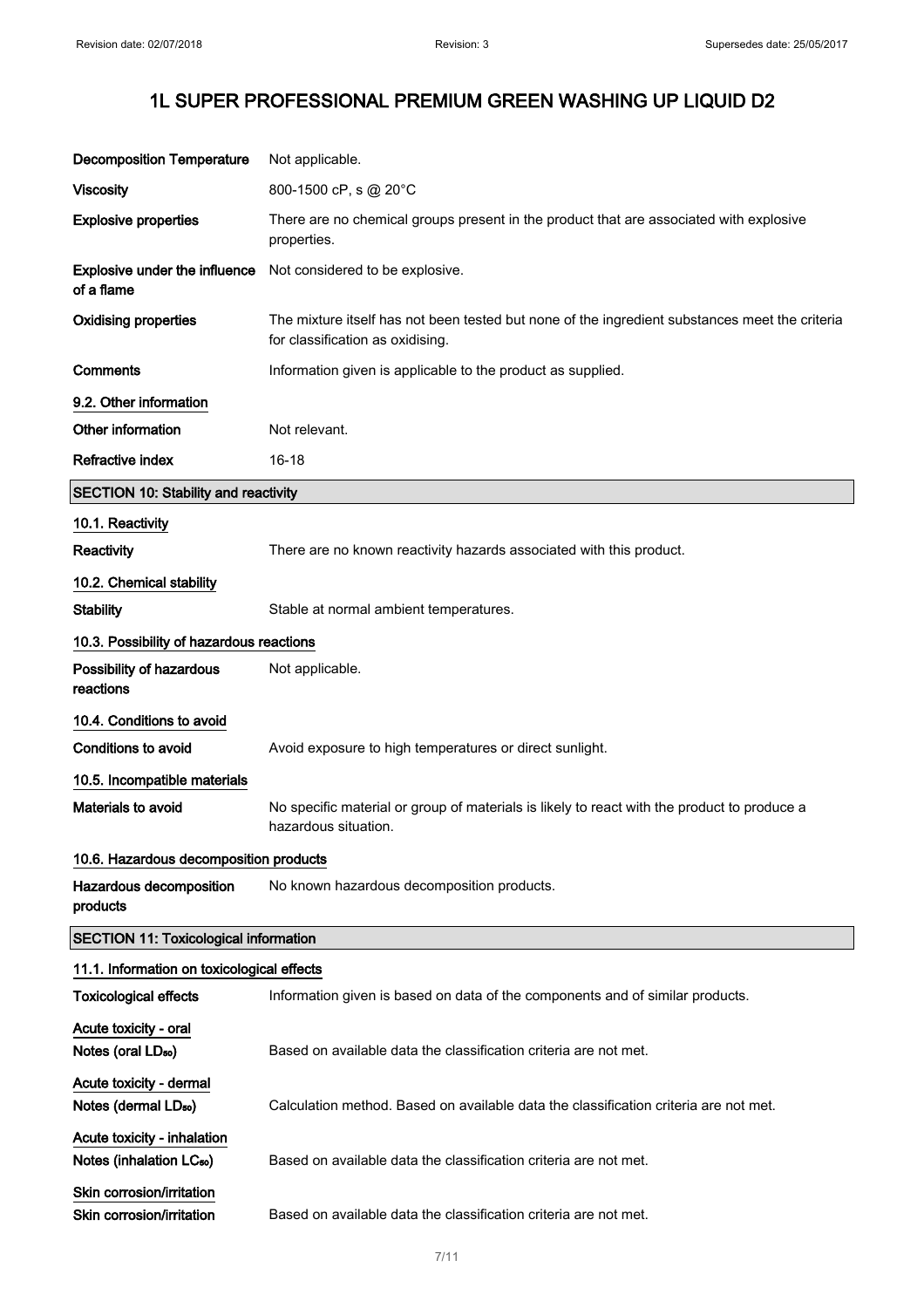| Serious eye damage/irritation                      |                                                                                                                                                                                                                             |
|----------------------------------------------------|-----------------------------------------------------------------------------------------------------------------------------------------------------------------------------------------------------------------------------|
| Serious eye damage/irritation                      | Irritation of eyes is assumed. Calculation method.                                                                                                                                                                          |
| Respiratory sensitisation                          |                                                                                                                                                                                                                             |
| Respiratory sensitisation                          | Based on available data the classification criteria are not met.                                                                                                                                                            |
| <b>Skin sensitisation</b>                          |                                                                                                                                                                                                                             |
| <b>Skin sensitisation</b>                          | Based on available data the classification criteria are not met.                                                                                                                                                            |
| Germ cell mutagenicity                             |                                                                                                                                                                                                                             |
| Genotoxicity - in vitro                            | Does not contain any substances known to be mutagenic.                                                                                                                                                                      |
| Carcinogenicity                                    |                                                                                                                                                                                                                             |
| Carcinogenicity                                    | Does not contain any substances known to be carcinogenic.                                                                                                                                                                   |
| Reproductive toxicity                              |                                                                                                                                                                                                                             |
| Reproductive toxicity - fertility                  | Does not contain any substances known to be toxic to reproduction.                                                                                                                                                          |
| Specific target organ toxicity - single exposure   |                                                                                                                                                                                                                             |
| STOT - single exposure                             | Not classified as a specific target organ toxicant after a single exposure.                                                                                                                                                 |
| Specific target organ toxicity - repeated exposure |                                                                                                                                                                                                                             |
| STOT - repeated exposure                           | Not classified as a specific target organ toxicant after repeated exposure.                                                                                                                                                 |
|                                                    |                                                                                                                                                                                                                             |
| <b>General information</b>                         | This product has low toxicity.                                                                                                                                                                                              |
| Ingestion                                          | May cause irritation. Symptoms following overexposure may include the following: Stomach<br>pain. Nausea, vomiting. Diarrhoea.                                                                                              |
| <b>Skin contact</b>                                | Skin irritation should not occur when used as recommended. Prolonged or repeated exposure<br>may cause the following adverse effects: Irritation. Redness. Dryness and/or cracking. Mild<br>dermatitis, allergic skin rash. |
| Eye contact                                        | Irritating to eyes. May cause serious eye damage. Severe irritation, burning, tearing and<br>blurred vision. Corneal damage.                                                                                                |

### Toxicological information on ingredients.

#### C12-14-ALKYL ETHER SULFATES

| Acute toxicity - oral                                     |         |
|-----------------------------------------------------------|---------|
| Acute toxicity oral (LD <sub>50</sub><br>mg/kg)           | 4.100.0 |
| <b>Species</b>                                            | Rat     |
| ATE oral (mg/kg)                                          | 4.100.0 |
| Acute toxicity - dermal                                   |         |
| Acute toxicity dermal (LD <sub>50</sub> 2,001.0<br>mg/kg) |         |
| <b>Species</b>                                            | Rat     |
| ATE dermal (mg/kg)                                        | 2.001.0 |
| 10. E.J.                                                  |         |

SECTION 12: Ecological information

Ecotoxicity **Harmful to aquatic life with long lasting effects.**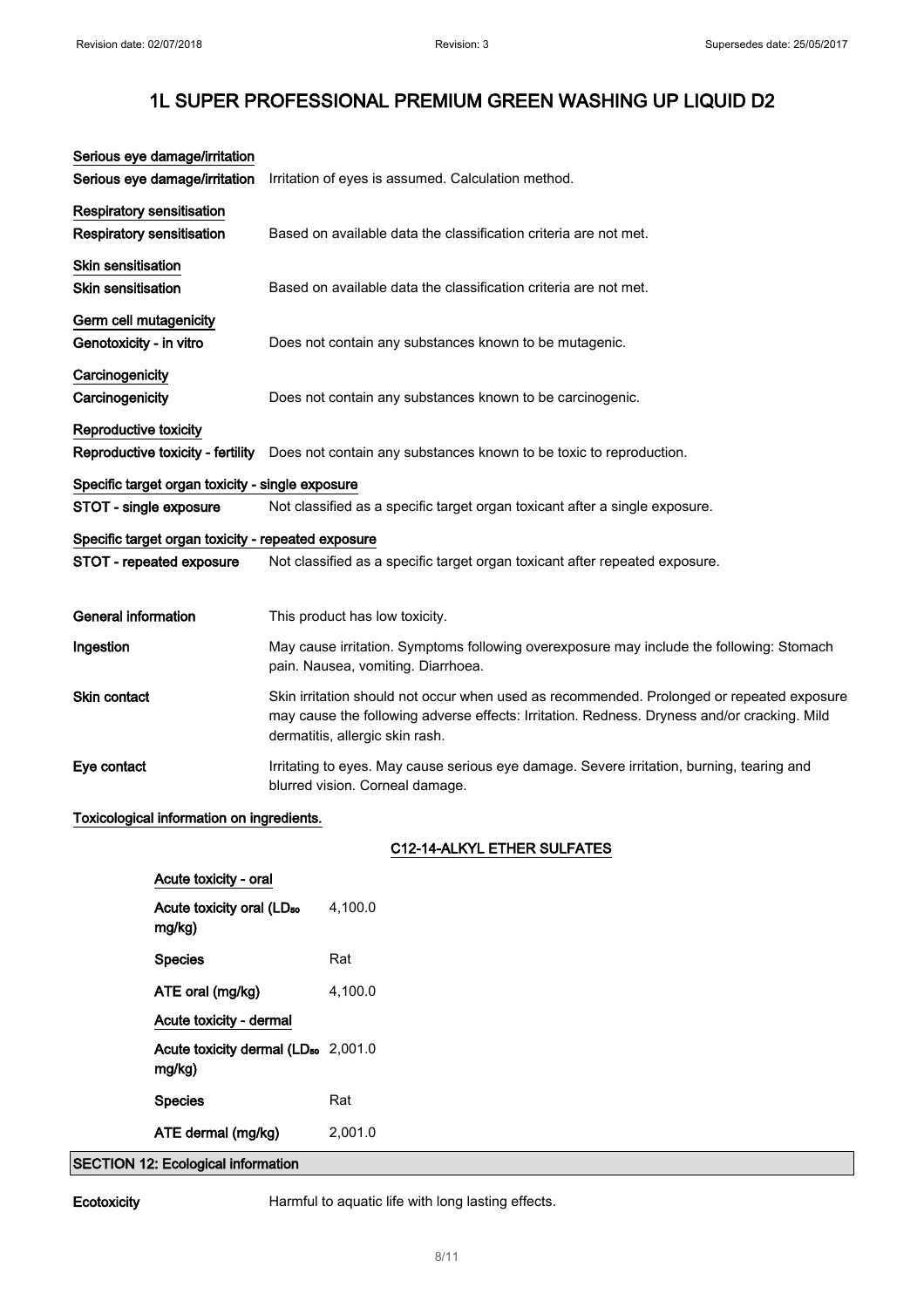| 12.1. Toxicity                                              |                                                                                                                                                                                                                                                                                                                                                                                                                                                      |  |
|-------------------------------------------------------------|------------------------------------------------------------------------------------------------------------------------------------------------------------------------------------------------------------------------------------------------------------------------------------------------------------------------------------------------------------------------------------------------------------------------------------------------------|--|
| <b>Toxicity</b>                                             | The product contains a substance which is harmful to aquatic organisms.                                                                                                                                                                                                                                                                                                                                                                              |  |
| 12.2. Persistence and degradability                         |                                                                                                                                                                                                                                                                                                                                                                                                                                                      |  |
| Persistence and degradability                               | There are no data on the degradability of this product. The surfactant(s) contained in this<br>product complies(comply) with the biodegradability criteria as laid down in Regulation (EC)<br>No. 648/2004 on detergents. Data to support this assertion are held at the disposal of the<br>competent authorities of the Member States and will be made available to them at their direct<br>request, or at the request of a detergent manufacturer. |  |
| 12.3. Bioaccumulative potential                             |                                                                                                                                                                                                                                                                                                                                                                                                                                                      |  |
| <b>Bioaccumulative potential</b>                            | No data available on bioaccumulation.                                                                                                                                                                                                                                                                                                                                                                                                                |  |
| <b>Partition coefficient</b>                                | Not applicable.                                                                                                                                                                                                                                                                                                                                                                                                                                      |  |
| 12.4. Mobility in soil                                      |                                                                                                                                                                                                                                                                                                                                                                                                                                                      |  |
| <b>Mobility</b>                                             | The product is water-soluble and may spread in water systems.                                                                                                                                                                                                                                                                                                                                                                                        |  |
| 12.5. Results of PBT and vPvB assessment                    |                                                                                                                                                                                                                                                                                                                                                                                                                                                      |  |
| Results of PBT and vPvB<br>assessment                       | This product does not contain any substances classified as PBT or vPvB.                                                                                                                                                                                                                                                                                                                                                                              |  |
| 12.6. Other adverse effects                                 |                                                                                                                                                                                                                                                                                                                                                                                                                                                      |  |
| Other adverse effects                                       | None known.                                                                                                                                                                                                                                                                                                                                                                                                                                          |  |
| <b>SECTION 13: Disposal considerations</b>                  |                                                                                                                                                                                                                                                                                                                                                                                                                                                      |  |
| 13.1. Waste treatment methods                               |                                                                                                                                                                                                                                                                                                                                                                                                                                                      |  |
| <b>General information</b>                                  | Do not discharge into drains or watercourses or onto the ground.                                                                                                                                                                                                                                                                                                                                                                                     |  |
| <b>Disposal methods</b>                                     | Dispose of waste to licensed waste disposal site in accordance with the requirements of the<br>local Waste Disposal Authority. Reuse or recycle products wherever possible.                                                                                                                                                                                                                                                                          |  |
| <b>SECTION 14: Transport information</b>                    |                                                                                                                                                                                                                                                                                                                                                                                                                                                      |  |
| General                                                     | The product is not covered by international regulations on the transport of dangerous goods<br>(IMDG, IATA, ADR/RID).                                                                                                                                                                                                                                                                                                                                |  |
| 14.1. UN number                                             |                                                                                                                                                                                                                                                                                                                                                                                                                                                      |  |
| Not applicable.                                             |                                                                                                                                                                                                                                                                                                                                                                                                                                                      |  |
| 14.2. UN proper shipping name                               |                                                                                                                                                                                                                                                                                                                                                                                                                                                      |  |
| Not applicable.                                             |                                                                                                                                                                                                                                                                                                                                                                                                                                                      |  |
| 14.3. Transport hazard class(es)                            |                                                                                                                                                                                                                                                                                                                                                                                                                                                      |  |
| No transport warning sign required.                         |                                                                                                                                                                                                                                                                                                                                                                                                                                                      |  |
| 14.4. Packing group                                         |                                                                                                                                                                                                                                                                                                                                                                                                                                                      |  |
| Not applicable.                                             |                                                                                                                                                                                                                                                                                                                                                                                                                                                      |  |
| 14.5. Environmental hazards                                 |                                                                                                                                                                                                                                                                                                                                                                                                                                                      |  |
| Environmentally hazardous substance/marine pollutant<br>No. |                                                                                                                                                                                                                                                                                                                                                                                                                                                      |  |
| 14.6. Special precautions for user                          |                                                                                                                                                                                                                                                                                                                                                                                                                                                      |  |
| Not applicable.                                             |                                                                                                                                                                                                                                                                                                                                                                                                                                                      |  |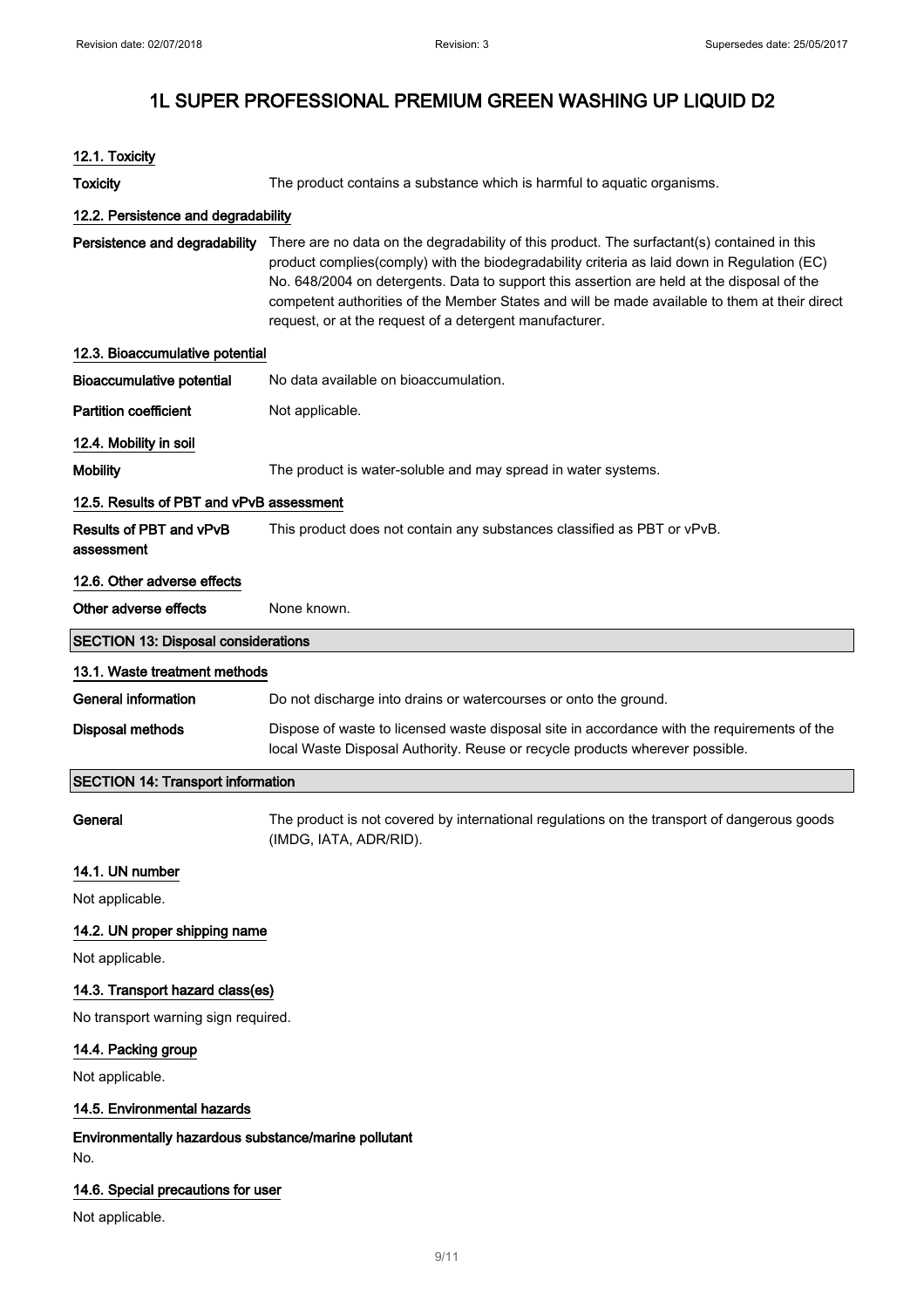### 14.7. Transport in bulk according to Annex II of MARPOL and the IBC Code

#### Transport in bulk according to Not applicable. Annex II of MARPOL 73/78 and the IBC Code

#### SECTION 15: Regulatory information

| 15.1. Safety, health and environmental regulations/legislation specific for the substance or mixture |                                                                                                                                                                                                                                                                                                                                                                                                                                                                                                                                                                                                                                                                                                                                                                                                                                                                                                                                                                                                                                                                                         |  |
|------------------------------------------------------------------------------------------------------|-----------------------------------------------------------------------------------------------------------------------------------------------------------------------------------------------------------------------------------------------------------------------------------------------------------------------------------------------------------------------------------------------------------------------------------------------------------------------------------------------------------------------------------------------------------------------------------------------------------------------------------------------------------------------------------------------------------------------------------------------------------------------------------------------------------------------------------------------------------------------------------------------------------------------------------------------------------------------------------------------------------------------------------------------------------------------------------------|--|
| National regulations                                                                                 | GB (UK) CLP and REACH Regulations.<br>The Control of Substances Hazardous to Health Regulations 2002 (SI 2002 No. 2677) (as<br>amended).<br>EH40/2005 Workplace exposure limits.                                                                                                                                                                                                                                                                                                                                                                                                                                                                                                                                                                                                                                                                                                                                                                                                                                                                                                        |  |
| <b>EU</b> legislation                                                                                | Regulation (EC) No 1907/2006 of the European Parliament and of the Council of 18<br>December 2006 concerning the Registration, Evaluation, Authorisation and Restriction of<br>Chemicals (REACH) (as amended).<br>Commission Regulation (EU) No 453/2010 of 20 May 2010.<br>Regulation (EC) No 1272/2008 of the European Parliament and of the Council of 16<br>December 2008 on classification, labelling and packaging of substances and mixtures (as<br>amended).<br>Commission Directive 2000/39/EC of 8 June 2000 establishing a first list of indicative<br>occupational exposure limit values in implementation of Council Directive 98/24/EC on the<br>protection of the health and safety of workers from the risks related to chemical agents at<br>work (as amended).<br>Commission Decision 2000/532/EC as amended by Decision 2001/118/EC establishing a list<br>of wastes and hazardous waste pursuant to Council Directive 75/442/EEC on waste and<br>Directive 91/689/EEC on hazardous waste with amendments.<br>Commission Regulation (EU) No 2015/830 of 28 May 2015. |  |
| Guidance                                                                                             | Workplace Exposure Limits EH40.<br>ECHA Guidance on the Application of the CLP Criteria.<br>ECHA Guidance on the compilation of safety data sheets.<br><b>COSHH Essentials.</b><br>Technical Guidance WM2: Hazardous Waste.                                                                                                                                                                                                                                                                                                                                                                                                                                                                                                                                                                                                                                                                                                                                                                                                                                                             |  |

#### 15.2. Chemical safety assessment

No information available.

#### SECTION 16: Other information

| Abbreviations and acronyms<br>used in the safety data sheet | DNEL: Derived No Effect Level.<br>PBT: Persistent, Bioaccumulative and Toxic substance.<br>PNEC: Predicted No Effect Concentration.<br>MARPOL 73/78: International Convention for the Prevention of Pollution From Ships, 1973 as<br>modified by the Protocol of 1978. |
|-------------------------------------------------------------|------------------------------------------------------------------------------------------------------------------------------------------------------------------------------------------------------------------------------------------------------------------------|
| <b>Revision comments</b>                                    | New revision number applied to comply with Commission Regulation (EU) No 2015/830 Of<br>28 May 2015' NOTE: Lines within the margin indicate significant changes from the previous<br>revision.                                                                         |
| <b>Revision date</b>                                        | 02/07/2018                                                                                                                                                                                                                                                             |
| Revision                                                    | 3                                                                                                                                                                                                                                                                      |
| Supersedes date                                             | 25/05/2017                                                                                                                                                                                                                                                             |
| SDS number                                                  | 20734                                                                                                                                                                                                                                                                  |